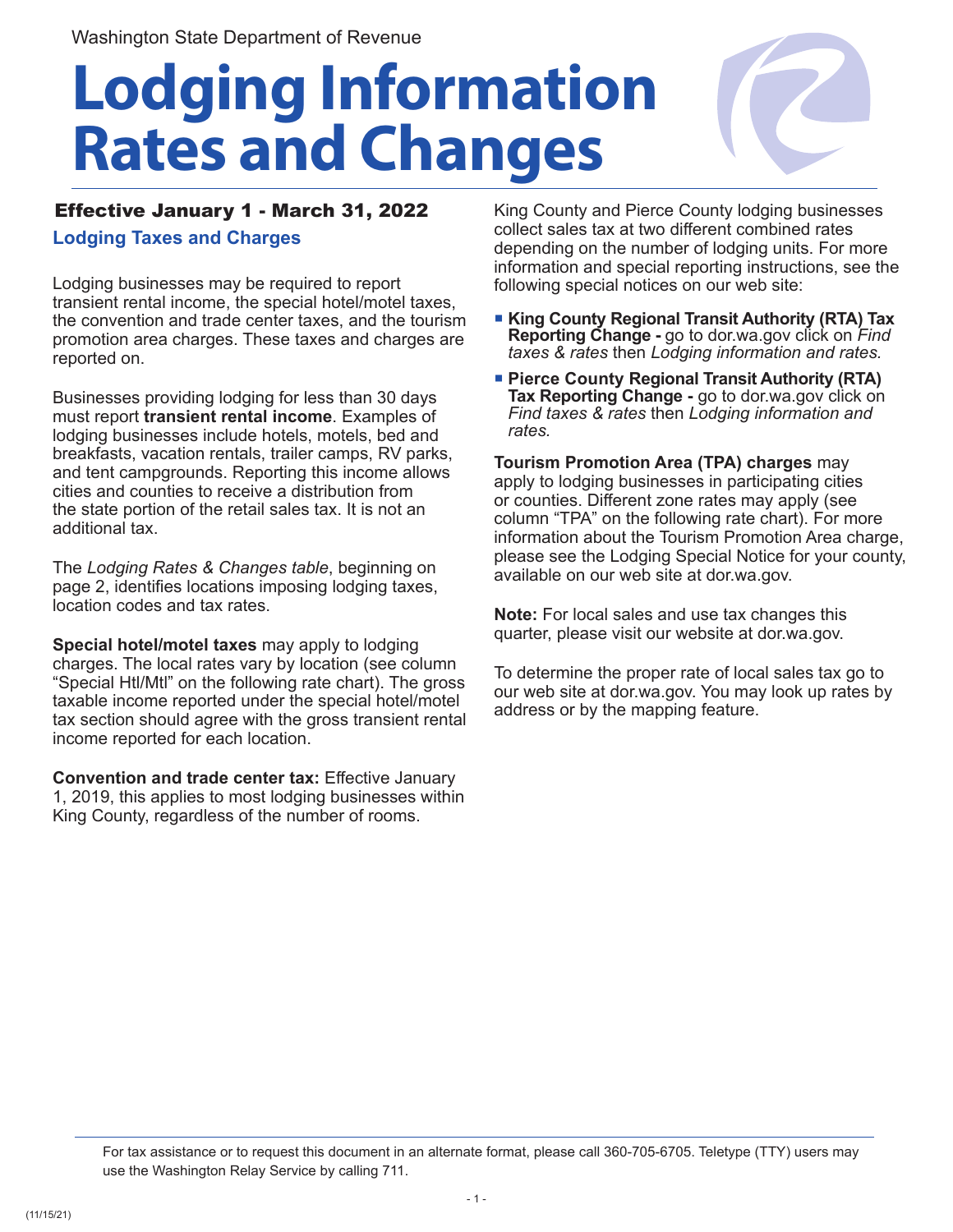

# **Lodging Rates and Changes**

### Effective January 1 - March 31, 2022

Tax rates are updated quarterly. Please go to our web site at dor.wa.gov for current rates. Note: For footnote information, please see the bottom of page 6

| Location           |              |                           |                        | Lodging               |        | Location                |              |                           | Lodging                       |                       |        |  |
|--------------------|--------------|---------------------------|------------------------|-----------------------|--------|-------------------------|--------------|---------------------------|-------------------------------|-----------------------|--------|--|
| <b>County/City</b> | Loc.<br>Code | Combined<br>Sales Tax (1) | Special<br>Htl/Mtl (2) | Conv<br><b>Center</b> | TPA(3) | <b>County/City</b>      | Loc.<br>Code | Combined<br>Sales Tax (1) | <b>Special</b><br>Htl/Mtl (2) | Conv<br><b>Center</b> | TPA(3) |  |
| <b>ADAMS</b>       |              |                           |                        |                       |        | <b>COLUMBIA (cont.)</b> |              |                           |                               |                       |        |  |
| Unincorp. Areas    | 0100         | .080                      | .02                    |                       |        | Dayton                  | 0701         | .084                      | .02                           |                       |        |  |
|                    | 0101         | .080                      | .02                    |                       |        | Starbuck                | 0702         | .082                      |                               |                       |        |  |
|                    | 0102         | .080                      | .02                    |                       |        | <b>COWLITZ</b>          |              |                           | see pg $6(6)$                 |                       |        |  |
| Othello            | 0103         | .082                      | .02                    |                       |        | Unincorp. Areas         | 0800         | .078                      | .02 / .03                     |                       |        |  |
| Ritzville          | 0104         | .080                      | .02                    |                       |        | Castle Rock             | 0801         | .080                      | .02 / .03                     |                       |        |  |
| Washtucna          | 0105         | .080                      | .02                    |                       |        | Kalama                  | 0802         | .079                      | .02 / .03                     |                       |        |  |
| <b>ASOTIN</b>      |              |                           |                        |                       |        |                         | 0803         | .081                      | .02 / .03                     |                       |        |  |
| Unincorp. Areas    | 0200         | .080                      | .02                    |                       |        | Longview                | 0804         | .081                      | .02 / .03                     |                       |        |  |
| Asotin (City)      | 0201         | .080                      | .02                    |                       |        | Woodland                | 0805         | .079                      | .02 / .03                     |                       |        |  |
| Clarkston          | 0202         | .082                      | .02                    |                       |        | <b>DOUGLAS</b>          |              |                           |                               |                       |        |  |
| <b>BENTON</b>      |              |                           |                        |                       |        | Unincorp. Areas         | 0900         | .078                      |                               |                       |        |  |
| Unincorp. Areas    | 0300         | .080                      |                        |                       |        | Unincorp. PTBA*         | 0909         | .083                      |                               |                       |        |  |
| Unincorp. PTBA*    | 0333         | .086                      |                        |                       |        | Bridgeport              | 0901         | .077                      |                               |                       |        |  |
| Benton City        | 0301         | .086                      |                        |                       |        | E. Wenatchee            | 5902         | .081                      | .04                           |                       |        |  |
| Kennewick          | 0302         | .086                      | .02                    |                       | 3.00   | Mansfield               | 0903         | .077                      |                               |                       |        |  |
| Prosser            | 0303         | .086                      | .02                    |                       |        | Rock Island             | 0904         | .083                      | .02                           |                       |        |  |
| Zone A             | 0360         |                           |                        |                       | 1.00   | Waterville              | 0905         | .083                      |                               |                       |        |  |
| Zone B             | 0361         |                           |                        |                       | 2.00   | <b>FERRY</b>            |              |                           |                               |                       |        |  |
| Richland           | 0304         | .086                      | .02                    |                       | 3.00   | Unincorp. Areas         | 1000         | .080                      |                               |                       |        |  |
| West Richland      | 0305         | .086                      |                        |                       |        | Republic                | 1001         | .080                      | .02                           |                       |        |  |
| <b>CHELAN</b>      |              |                           |                        |                       |        | <b>FRANKLIN</b>         |              |                           |                               |                       |        |  |
| Unincorp. Areas    | 0400         | .083                      | .02                    |                       |        | Unincorp. Areas         | 1100         | .080                      | .02                           |                       |        |  |
| Cashmere           | 0401         | .083                      | .02                    |                       |        | Unincorp. PTBA*         | 1111         | .086                      | .02                           |                       |        |  |
| Chelan (City)      | 0402         | .083                      | .03                    |                       |        |                         | 1101         | .082                      | .02                           |                       |        |  |
|                    | 0403         | .083                      | .02                    |                       |        | Kahlotus                | 1102         | .080                      | .02                           |                       |        |  |
| Leavenworth        | 0404         | .085                      | .03                    |                       |        |                         | 1103         | .080                      | .02                           |                       |        |  |
| Wenatchee          | 5405         | .081                      | .04                    |                       | 2.00   |                         | 1104         | .086                      | .02                           |                       | 3.00   |  |
| <b>CLALLAM</b>     |              |                           |                        |                       |        | <b>GARFIELD</b>         |              |                           |                               |                       |        |  |
| Unincorp. Areas    | 0500         | .085                      | .02                    |                       |        | Unincorp. Areas         | 1200         | .079                      |                               |                       |        |  |
|                    | 0501         | .085                      | .02                    |                       |        | Pomeroy                 | 1201         | .079                      |                               |                       |        |  |
| Port Angeles       | 0502         | .088                      | .02                    |                       |        | <b>GRANT</b>            |              |                           |                               |                       |        |  |
| Sequim             | 0503         | .088                      | .02                    |                       |        | Unincorp. Areas         | 1300         | .082                      | .02                           |                       |        |  |
| <b>CLARK</b>       |              |                           |                        |                       |        | Coulee City             | 1301         | .082                      | .02                           |                       |        |  |
| Unincorp. Areas    | 0600         | .077                      | .02                    |                       | 2.00   | Electric City           | 1302         | .082                      | .02                           |                       |        |  |
| Unincorp. PTBA*    | 0666         | .084                      | .02                    |                       | 2.00   | Ephrata                 | 1303         | .084                      | .02                           |                       |        |  |
| Battle Ground      | 0601         | .084                      | .02                    |                       |        |                         | 1304         | .084                      | .02                           |                       |        |  |
| Camas              | 0602         | .084                      | .02                    |                       |        | Grand Coulee            | 1305         | .084                      | .02                           |                       |        |  |
| La Center          | 0603         | .084                      | .02                    |                       |        | Hartline                | 1306         | .082                      | .02                           |                       |        |  |
| Ridgefield         | 0604         | .084                      | .02                    |                       |        |                         | 1307         | .082                      | .02                           |                       |        |  |
| Vancouver          | 0605         | .085                      | .02                    |                       | 2.00   | Mattawa                 | 1308         | .084                      | .02                           |                       |        |  |
| Washougal          | 0606         | .084                      | .02                    |                       |        | Moses Lake              | 1309         | .084                      | .02                           |                       |        |  |
| Yacolt             | 0607         | .084                      | .02                    |                       |        | Quincy                  | 1310         | .082                      | .02                           |                       |        |  |
| <b>COLUMBIA</b>    |              |                           |                        |                       |        | Royal City              | 1311         | .082                      | .02                           |                       |        |  |
| Unincorp. Areas    | 0700         | .082                      |                        |                       |        | Soap Lake               | 1312         | .082                      | .02                           |                       |        |  |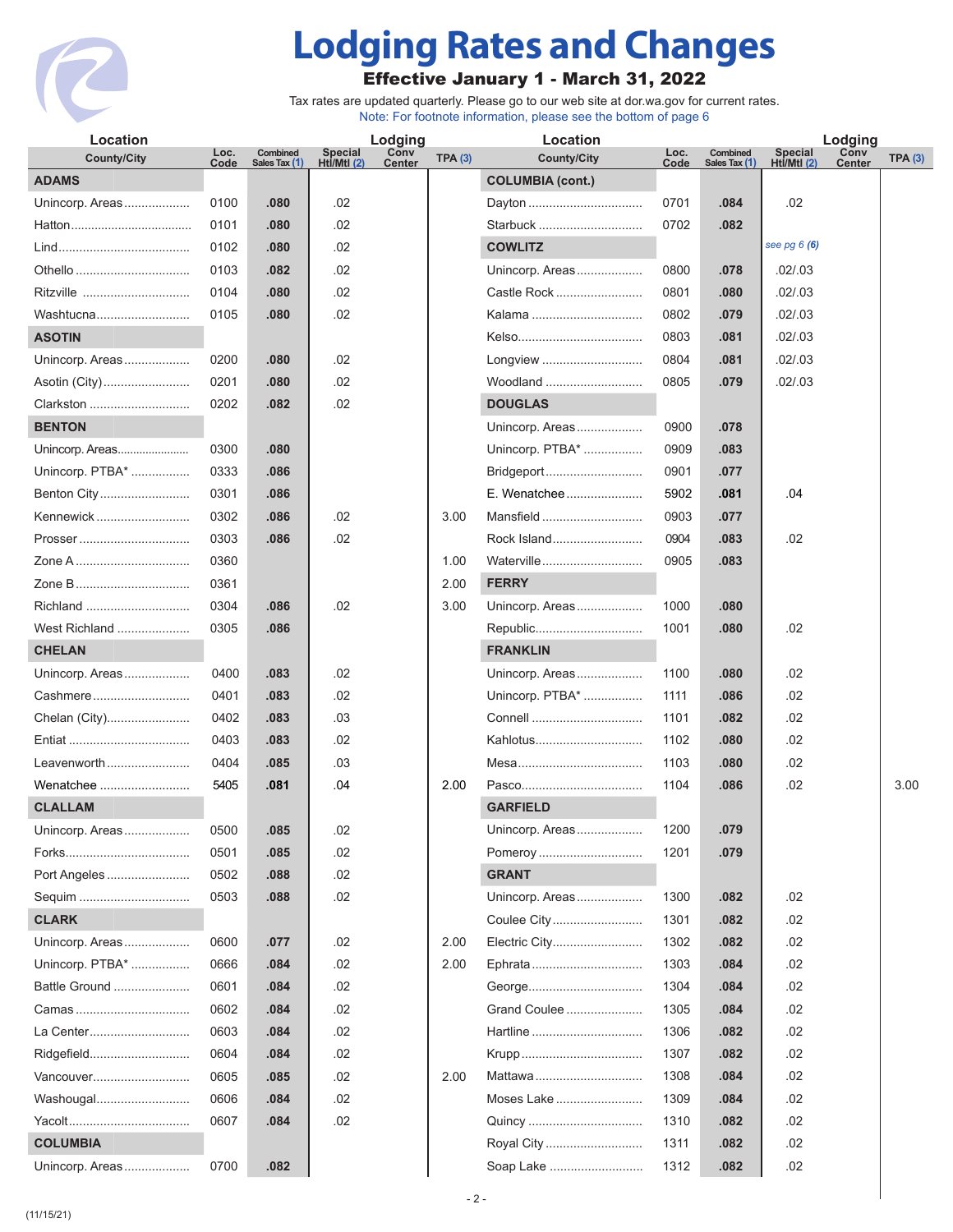| Location                                       |              |                           |                                 | Lodging               |                | Location                                          |              |                           |                        | Lodging               |                |
|------------------------------------------------|--------------|---------------------------|---------------------------------|-----------------------|----------------|---------------------------------------------------|--------------|---------------------------|------------------------|-----------------------|----------------|
| <b>County/City</b>                             | Loc.<br>Code | Combined<br>Sales Tax (1) | <b>Special</b><br>Htİ/Mtl $(2)$ | Conv<br><b>Center</b> | <b>TPA (3)</b> | <b>County/City</b>                                | Loc.<br>Code | Combined<br>Sales Tax (1) | Special<br>Htl/Mtl (2) | Conv<br><b>Center</b> | <b>TPA (3)</b> |
| <b>GRANT</b> (cont.)                           |              |                           |                                 |                       |                | <b>LEWIS (cont.)</b>                              |              |                           |                        |                       |                |
| Warden                                         | 1313         | .082                      | .02                             |                       |                | Chehalis                                          | 2102         | .082                      | .02                    |                       | 2.00           |
| Wilson Creek                                   | 1315         | .082                      | .02                             |                       |                | Morton                                            | 2103         | .078                      | .02                    |                       |                |
| <b>GRAYS HARBOR</b>                            |              |                           |                                 |                       |                | Mossyrock                                         | 2104         | .078                      | .02                    |                       |                |
| Unincorp. Areas                                | 1400         | .089                      | .03                             |                       |                | Napavine                                          | 2105         | .078                      | .02                    |                       |                |
| Chehalis Tribes - Unincorp.<br>Areas           | 1411         | .089                      | .03                             |                       |                |                                                   | 2106         | .078                      | .02                    |                       |                |
| Aberdeen                                       | 5501         | .090                      | .03                             |                       |                | Toledo                                            | 2107         | .078                      | .02                    |                       |                |
| Cosmopolis                                     | 1402         | .089                      | .03                             |                       |                |                                                   | 2108         | .078                      | .02                    |                       |                |
|                                                | 1403         | .089                      | .03                             |                       |                | Winlock                                           | 2109         | .078                      | .02                    |                       |                |
| Hoquiam                                        | 1404         | .089                      | .03                             |                       |                | <b>LINCOLN</b>                                    |              |                           |                        |                       |                |
| McCleary                                       | 1405         | .089                      | .03                             |                       |                | Unincorp. Areas                                   | 2200         | .080                      | .02                    |                       |                |
| Montesano                                      | 1406         | .089                      | .03                             |                       |                |                                                   | 2201         | .080                      | .02                    |                       |                |
| Oakville                                       | 1407         | .089                      | .03                             |                       |                | Creston                                           | 2202         | .080                      | .02                    |                       |                |
| Chehalis Tribes - Oakville                     | 1413         | .089                      | .03                             |                       |                | Davenport                                         | 2203         | .080                      | .02                    |                       |                |
| Ocean Shores                                   | 5509         | .090                      | .03                             |                       |                | Harrington                                        | 2204         | .080                      | .02                    |                       |                |
| Westport                                       | 1408         | .089                      | .03                             |                       |                | Odessa                                            | 2205         | .080                      | .02                    |                       |                |
| <b>ISLAND</b>                                  |              |                           |                                 |                       |                | Reardan                                           | 2206         | .080                      | .02                    |                       |                |
| Unincorp. Areas                                | 1500         | .087                      | .02                             |                       |                | Sprague                                           | 2207         | .080                      | .02                    |                       |                |
| Coupeville                                     | 1501         | .087                      | .02                             |                       |                | Wilbur                                            | 2208         | .080                      | .02                    |                       |                |
| Langley                                        | 1502         | .087                      | .02                             |                       |                | <b>MASON</b>                                      |              |                           |                        |                       |                |
| Oak Harbor                                     | 1503         | .089                      | .02                             |                       |                |                                                   |              |                           |                        |                       |                |
|                                                |              |                           |                                 |                       |                | Unincorp. Areas                                   | 2300         | .085                      | .02                    |                       |                |
| <b>JEFFERSON</b>                               |              |                           |                                 |                       |                |                                                   | 2303         | .085                      | .02                    |                       |                |
| Unincorp. Areas<br>Suquamish Tribe -           | 1600         | .091                      | .02                             |                       |                | Shelton                                           | 2301         | .088                      | .02                    |                       |                |
| Unincorp. Jefferson County                     | 1603         | .091                      | .02                             |                       |                | <b>OKANOGAN</b><br>(Eff. 1/1/22)                  |              |                           |                        |                       |                |
| Port Townsend                                  | 1601         | .091                      | .02                             |                       |                | Unincorp. Areas                                   | 2400         | .080                      | .02                    |                       |                |
| <b>KING SEE PAGE 6</b>                         |              |                           |                                 |                       |                | Unincorp. PTBA*                                   | 2424         | .084                      | .02                    |                       |                |
| <b>KITSAP</b><br>(Eff. 1/1/22)                 |              |                           |                                 |                       |                | Brewster                                          | 2401         | .084                      | .02                    |                       |                |
| Unincorp. Areas                                | 1800         | .090                      | .02                             |                       |                | Conconully                                        | 2402         | .084                      | .02                    |                       |                |
| Suguamish Tribe -<br>Unincorp. Kitsap County   | 1805         | .090                      | .02                             |                       |                | Coulee Dam                                        | 2403         | .080                      | .02                    |                       |                |
| Bainbridge Island                              | 1804         | .091                      | .02                             |                       |                | Elmer City                                        | 2404         | .080                      | .02                    |                       |                |
| Bremerton                                      | 1801         | .090                      | .02                             |                       |                | Nespelem                                          | 2405         | .080                      | .02                    |                       |                |
| Port Orchard                                   | 1802         | .090                      | .02                             |                       |                | Okanogan (City)                                   | 2406         | .085                      | .02                    |                       |                |
| Poulsbo                                        | 1803         | .091                      | .02                             |                       |                |                                                   | 2407         | .084                      | .02                    |                       |                |
| <b>KITTITAS</b>                                |              |                           |                                 |                       |                | Oroville                                          | 2408         | .084                      | .02                    |                       |                |
| Unincorp. Areas                                | 1900         | .080                      | .02                             |                       |                | Pateros                                           | 2409         | .086                      | .02                    |                       |                |
| Cle Elum                                       | 1901         | .080                      | .02                             |                       |                | Riverside                                         | 2410         | .084                      | .02                    |                       |                |
| Ellensburg                                     | 1902         | .083                      | .02                             |                       |                | Tonasket                                          | 2411         | .085                      | .02                    |                       |                |
| Kittitas (City)                                | 1903         | .080                      | .02                             |                       |                |                                                   | 2412         | .087                      | .02                    |                       |                |
| Roslyn                                         | 1904         | .080                      | .02                             |                       |                | Winthrop                                          | 2413         | .085                      | .03                    |                       |                |
| South Cle Elum                                 | 1905         | .080                      | .02                             |                       |                | <b>PACIFIC</b>                                    |              |                           |                        |                       |                |
| <b>KLICKITAT</b>                               |              |                           |                                 |                       |                | Unincorp. Areas                                   | 2500         | .081                      | .02                    |                       |                |
| Unincorp. Areas                                | 2000         | .070                      |                                 |                       |                |                                                   | 2501         | .081                      | .02                    |                       |                |
|                                                | 2001         | .075                      |                                 |                       |                | Long Beach                                        | 2502         | .083                      | .03                    |                       |                |
| Bingen                                         |              |                           |                                 |                       |                | Raymond                                           | 2503         | .081                      | .02                    |                       |                |
| Goldendale                                     | 2002         | .075                      | .02                             |                       |                | South Bend                                        | 2504         | .081                      | .02                    |                       |                |
| White Salmon                                   | 2003         | .075                      |                                 |                       |                | <b>PEND OREILLE</b>                               |              |                           |                        |                       |                |
| <b>LEWIS</b>                                   |              |                           |                                 |                       |                | Unincorp. Areas                                   | 2600         | .077                      | .02                    |                       |                |
| Unincorp. Areas<br>Chehalis Tribes - Unincorp. | 2100         | .078                      | .02                             |                       |                | Kalispel Tribe - Unincorp.<br>Pend Oreille County | 2607         | .077                      | .02                    |                       |                |
| Areas                                          | 2111         | .078                      | .02                             |                       |                | Cusick                                            | 2601         | .077                      | .02                    |                       |                |
| Centralia                                      | 2101         | .082                      | .02                             |                       | 2.00           |                                                   |              |                           |                        |                       |                |
|                                                |              |                           |                                 |                       |                |                                                   | 2602         | .077                      | .02                    |                       |                |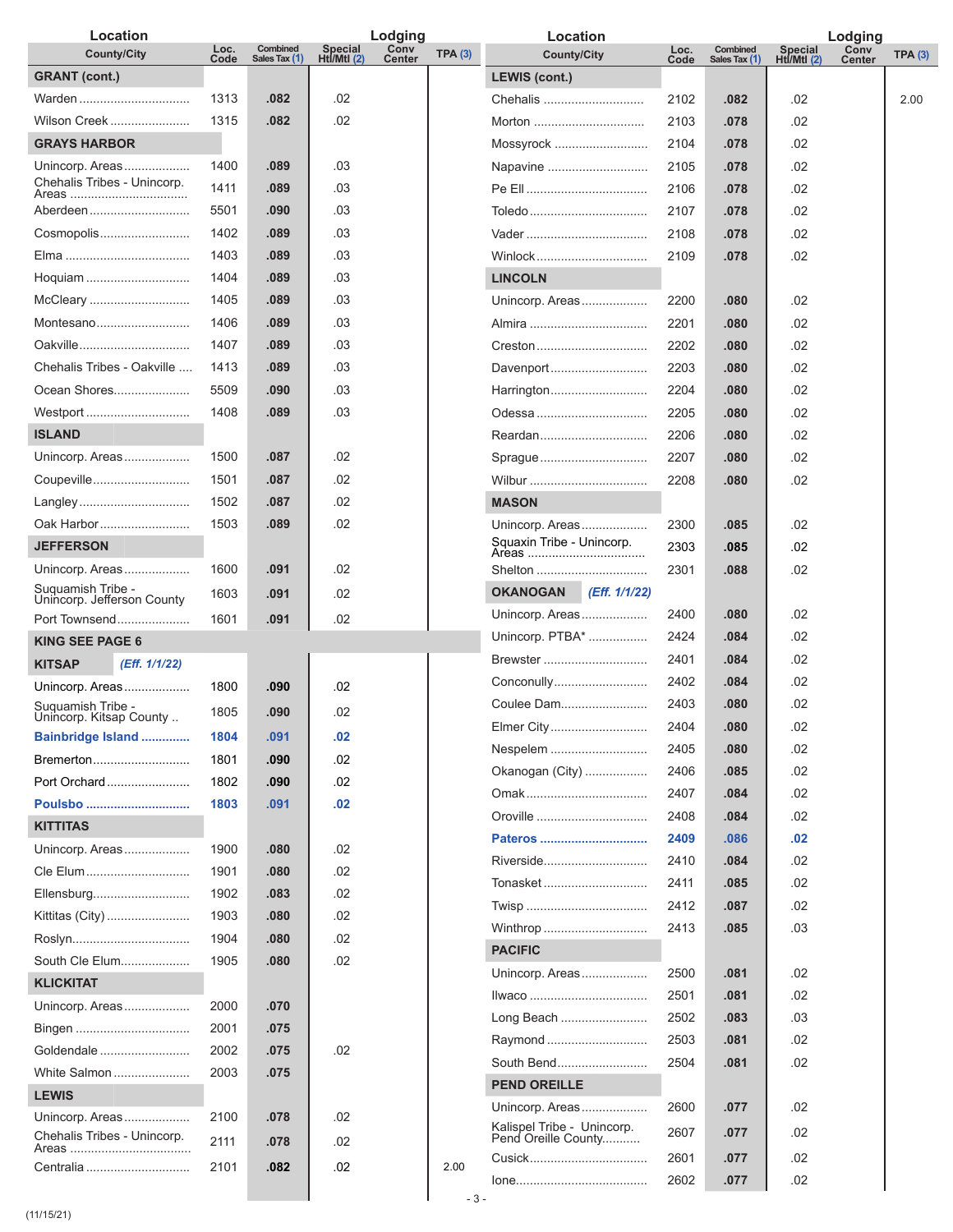| Location                                                   |              |                           |                                 | Lodging               |        | Location                                           |              |                                    |                             | Lodging               |        |
|------------------------------------------------------------|--------------|---------------------------|---------------------------------|-----------------------|--------|----------------------------------------------------|--------------|------------------------------------|-----------------------------|-----------------------|--------|
| <b>County/City</b>                                         | Loc.<br>Code | Combined<br>Sales Tax (1) | <b>Special</b><br>Htl/Mtl $(2)$ | Conv<br><b>Center</b> | TPA(3) | <b>County/City</b>                                 | Loc.<br>Code | <b>Combined Sales</b><br>Tax $(1)$ | <b>Special</b><br>Ht/MtI(2) | Conv<br><b>Center</b> | TPA(3) |
| <b>PEND OREILLE (cont.)</b>                                |              |                           |                                 |                       |        | <b>SKAGIT</b><br>(Eff/ 1/1/22)                     |              |                                    |                             |                       |        |
| Metaline                                                   | 2603         | .077                      | .02                             |                       |        | <b>Unincorp. Areas </b>                            | 2900         | .082                               | .02                         |                       | 2.00   |
| Metaline Falls                                             | 2604         | .077                      | .02                             |                       |        | <b>Swinomish Tribe -</b><br>Unincorp.Skagit County | 2909         | .082                               | .02                         |                       | 2.00   |
| Newport                                                    | 2605         | .077                      | .02                             |                       |        | <b>Unincorp. PTBA*</b>                             | 2929         | .086                               | .02                         |                       | 2.00   |
| <b>PIERCE</b><br>(Eff/ 1/1/22)                             |              |                           |                                 |                       |        | Swinomish Tribe -<br>Unincorp.Skagit County        | 2931         | .086                               | .02                         |                       | 2.00   |
| Unincorp. Areas<br>Nisqually Tribe - Unincorp.             |              | 2700 5100 .094 .082       | .02/.05                         |                       | 0.50   | Anacortes                                          | 2901         | .088                               | .02                         |                       | 2.00   |
| Areas RTA                                                  |              | 2725 5125 .094 .082       | .02/0.05                        |                       | 0.50   | <b>Burlington</b>                                  | 2902         | .086                               | .02                         |                       | 2.00   |
| Unincorp. Areas Non-RTA                                    |              | 4100 4400 .080 .078       | .02 / .05                       |                       | 0.50   | Concrete                                           | 2903         | .086                               | .02                         |                       | 2.00   |
| Nisqually Tribe - Unincorp.                                |              | 4103 4403 .080 .078       | .02/.05                         |                       | 0.50   | Hamilton                                           | 2904         | .086                               | .02                         |                       | 2.00   |
| <b>Puyallup Tribe - Unincorp.</b><br><b>Areas Non-RTA </b> |              | 4105 4405 .080 .078       | .02/.05                         |                       | 0.50   | La Conner                                          | 2905         | .086                               | .02                         |                       | 2.00   |
| <b>Puyallup Tribe - Unincorp.</b><br>Areas PTBA* RTA       |              | 2745 5145 .100 .085       | .02/0.05                        |                       | 0.50   | <b>Swinomish Tribe -</b><br>La Conner              | 2911         | .086                               | .02                         |                       | 2.00   |
| Unincorp. Areas Non-RTA                                    |              | 2789 5189 .080 .078       | .02/.05                         |                       | 0.50   |                                                    | 2906         | .086                               | .02                         |                       | 2.00   |
| HBZ <sup>±</sup> ………………………………<br>Unincorp. PTBA*           |              | 2727 5127 .100 .085       | .02/.05                         |                       | 0.50   | <b>Mount Vernon </b>                               | 2907         | .088                               | .02                         |                       | 2.00   |
| Unincorp. PTBA* Non-RTA                                    |              | 4127 4427 .086 .081       | .02/.05                         |                       | 0.50   | Sedro-Woolley                                      | 2908         | .086                               | .02                         |                       | 2.00   |
|                                                            |              | 2787 5187 .086 .081       | .02/.05                         |                       | 0.50   | <b>SKAMANIA</b>                                    |              |                                    |                             |                       |        |
| Unincorp. $PTBA* HBZ^{\pm}$                                |              |                           | .02/0.05                        |                       |        | Unincorp. Areas                                    | 3000         | .077                               | .02                         |                       |        |
| Auburn/Pierce                                              |              | 2724 5124 .100 .085       | .02/.05                         |                       |        | North Bonneville                                   | 3001         | .077                               | .02                         |                       |        |
| Bonney Lake                                                |              | 2701 5101 .094 .085       |                                 |                       |        | Stevenson                                          | 3002         | .077                               | .02                         |                       |        |
| Bonney Lake Non-RTA                                        |              | 4101 4401 .080 .079       | .02/.05                         |                       |        | <b>SNOHOMISH</b>                                   |              |                                    |                             |                       |        |
| Buckley                                                    |              | 2702 5102 .080 .079       | .02/.05                         |                       |        | Unincorp. Areas                                    | 3100         | .092                               | .02                         |                       | 2.00   |
| Carbonado                                                  |              | 2703 5103 .080 .078       | .02/.05                         |                       |        | Unincorp. Areas Non-RTA                            | 4200         | .078                               | .02                         |                       | 2.00   |
| DuPont                                                     |              | 2704 5104 .094 .085       | .02/0.05                        |                       | 0.50   | Unincorp. PTBA*                                    | 3131         | .104                               | .02                         |                       | 2.00   |
| Eatonville                                                 |              | 2705 5105 .080 .078       | .02/.05                         |                       |        | Unincorp. PTBA* Non-RTA                            | 4231         | .090                               | .02                         |                       | 2.00   |
| Edgewood                                                   |              | 2720 5120 .100 .085       | .02 / .05                       |                       |        | Tulalip Tribes -<br>Unincorp. PTBA Non-RTA         | 4233         | .090                               | .02                         |                       | 2.00   |
| <b>Puyallup Tribe - Edgewood</b>                           |              | 2739 5139 .100 .085       | .02/.05                         |                       |        | Arlington                                          | 3101         | .092                               | .02                         |                       | 2.00   |
|                                                            |              | 5106 5106 .085 .085       | .05                             |                       | 0.50   | Bothell/Snohomish                                  | 3120         | .104                               | .02                         |                       | 2.00   |
| <b>Puyallup Tribe - Fife </b>                              |              | 5135 5135 .085 .085       | .05                             |                       | 0.50   |                                                    | 3102         | .104                               | .02                         |                       |        |
|                                                            |              | 2707 5107 .100 .085       | .02 / .05                       |                       |        | Darrington                                         | 3103         | .090                               | .02                         |                       |        |
| Gig Harbor                                                 |              | 2708 5108 .088 .081       | .02/.05                         |                       | 0.50   | Edmonds                                            | 3104         | .104                               | .02                         |                       | 2.00   |
| Gig Harbor HBZ $^{\pm}$                                    |              | 2788 5188 .088 .081       | .02 / .05                       |                       | 0.50   | Everett                                            | 3105         | .098                               | .02                         |                       | 2.00   |
| Lakewood                                                   |              | 5121 5121 .085 .085       | .05                             |                       | 1.00   | Everett Non-RTA                                    | 4205         | .084                               | .02                         |                       | 2.00   |
| Nisqually Tribe - Lakewood                                 |              | 5131 5131 .085 .085       | .05                             |                       | 1.00   | Gold Bar                                           | 3106         | .090                               | .02                         |                       |        |
| Milton/Pierce                                              |              | 2709 5109 .100 .085       | .02 / .05                       |                       |        | Granite Falls                                      | 3107         | .090                               | .02                         |                       |        |
| <b>Puyallup Tribe - Milton </b>                            |              | 2737 5137 .100 .085       | .02/0.05                        |                       |        |                                                    | 3108         | .090                               | .02                         |                       |        |
| Orting                                                     |              | 2710 5110 .094 .085       | .02 / .05                       |                       |        | Lake Stevens                                       | 3109         | .090                               | .02                         |                       |        |
| Pacific/Pierce                                             |              | 2723 5123 .100 .085       | .02 / .05                       |                       |        | Lynnwood                                           | 5210         | .104                               | .02                         |                       | 2.00   |
| Puyallup                                                   |              | 5111 5111 .085 .085       | .05                             |                       | 1.00   | Marysville                                         | 3111         | .093                               | .02                         |                       | 2.00   |
| <b>Puyallup Tribe - Puyallup.</b>                          |              | 5133 5133 .085 .085       | .05                             |                       | 1.00   | Tulalip Tribes -                                   |              |                                    |                             |                       |        |
|                                                            |              | 2712 5112 .081 .078       | .02 / .05                       |                       |        | Marysville                                         | 3121         | .093                               | .02                         |                       | 2.00   |
| Ruston                                                     |              | 2713 5113 .100 .085       | .02 / .05                       |                       |        | Mill Creek                                         | 5219         | .104                               | .02                         |                       |        |
| South Prairie                                              |              | 2714 5114 .080 .078       | .02 / .05                       |                       |        | Monroe                                             | 3112         | .093                               | .02                         |                       | 2.00   |
| Steilacoom                                                 |              | 2715 5115 .100 .085       | .02 / .05                       |                       |        | Mountlake Terrace                                  | 3113         | .104                               | .02                         |                       | 2.00   |
| Sumner                                                     |              | 2716 5116 .094 .085       | .02 / .05                       |                       | 0.50   | Mukilteo                                           | 5214         | .104                               | .02                         |                       | 2.00   |
| Tacoma                                                     |              | 2717 5117 .103 .086       | .02 / .05                       |                       | 1.50   | Snohomish (City)                                   | 3115         | .092                               | .02                         |                       |        |
| <b>Puyallup Tribe - Tacoma</b>                             |              | 2741 5141 .103 .086       | .02/.05                         |                       | 1.50   | Stanwood                                           | 3116         | .092                               | .02                         |                       |        |
| University Place                                           |              | 2719 5119 .100 .085       | .02 / .05                       |                       |        |                                                    | 3117         | .090                               | .02                         |                       |        |
| Wilkeson                                                   |              | 2718 5118 .080 .078       | .02 / .05                       |                       |        | Woodway                                            | 3118         | .104                               | .02                         |                       |        |
| <b>SAN JUAN</b>                                            |              |                           |                                 |                       |        | <b>SPOKANE</b>                                     |              |                                    | 40 or more<br>rooms/spaces  |                       |        |
| Unincorp. Areas                                            | 2800         | .083                      | .02                             |                       |        | Unincorp. Areas                                    | 3200         | .081                               | .02                         |                       |        |
| Friday Harbor                                              | 2801         | .085                      | .02                             |                       |        | Unincorp. PTBA*                                    | 3232         | .089                               | .02                         |                       |        |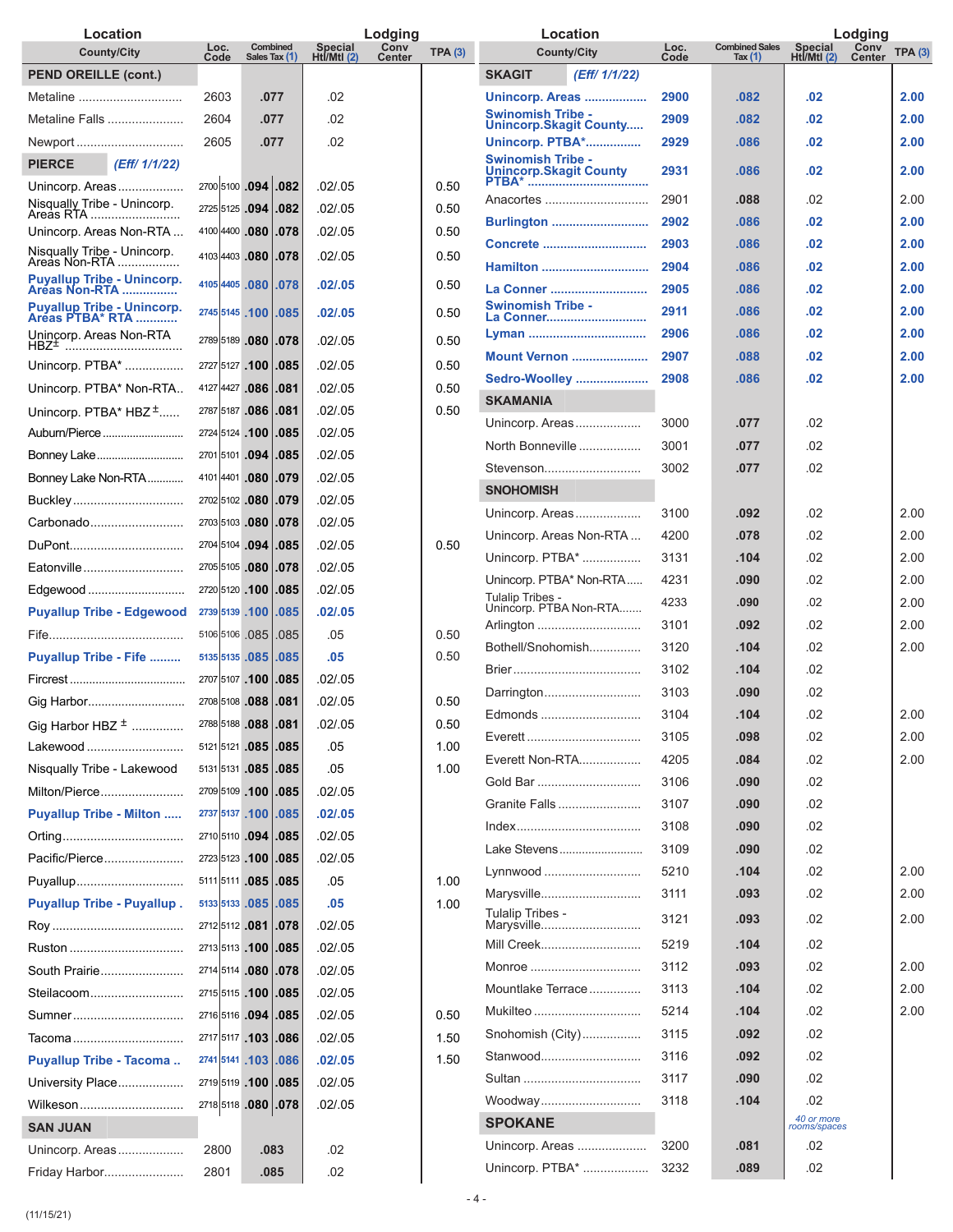| Loc.<br><b>Combined Sales</b><br><b>Special</b><br>Combined<br>Loc.                                                                 |                                                 |        |
|-------------------------------------------------------------------------------------------------------------------------------------|-------------------------------------------------|--------|
| Conv<br>Center<br>TPA(3)<br><b>County/City</b><br><b>County/City</b><br>Hti/Mtl $(2)$<br>Code<br>Tax $(1)$<br>Code<br>Sales Tax (1) | Conv<br>Special<br>Htl/Mtl (2)<br><b>Center</b> | TPA(3) |
| <b>SPOKANE (cont.)</b><br><b>THURSTON (cont.)</b>                                                                                   |                                                 |        |
| Airway Heights:<br>3405<br>.080                                                                                                     |                                                 |        |
| Less than 40 rooms/spaces<br>.091<br>.019<br>3201<br>3406<br>.094<br>Tumwater                                                       | .02                                             | 2.00   |
| 40 or more rooms/spaces<br>5301<br>.039<br>.081<br>Chehalis Tribe - Tumwater<br>.094<br>3411<br>Kalispel Tribe - Airway             | .02                                             | 2.00   |
| Heights:<br>.092<br>3407                                                                                                            |                                                 | 2.00   |
| 3215<br>.091<br>.019<br>Less than 40 rooms/spaces<br><b>WAHKIAKUM</b>                                                               |                                                 |        |
| 5315<br>.039<br>40 or more rooms/spaces<br>.081<br>Unincorp. Areas<br>3500<br>.076                                                  | .02                                             |        |
| 3202<br>.089<br>.02<br>Cheney<br>Cathlamet<br>3501<br>.076                                                                          | .02                                             |        |
| 3203<br>Deer Park<br>.02<br>.081<br><b>WALLA WALLA</b>                                                                              |                                                 |        |
| 3204<br>.081<br>.02<br>Fairfield<br>Unincorp. Areas<br>3600<br>.081                                                                 | .02                                             |        |
| .02<br>3205<br>.081<br>Unincorp. PTBA*<br>3638<br>.087                                                                              | .02                                             |        |
| Liberty Lake<br>College Place<br>.087<br>3601                                                                                       | .02                                             |        |
| .013<br>Less than 40 rooms/spaces<br>3212<br>.089<br>3602<br>.081                                                                   | .02                                             |        |
| 40 or more rooms/spaces<br>5312<br>.033<br>.087<br>Waitsburg<br>.082<br>3603                                                        | .02                                             |        |
| Medical Lake<br>3206<br>.089<br>.02<br>3604<br>.089<br>Walla Walla (City)                                                           | .02                                             |        |
| .02<br>3207<br>.089<br>Millwood                                                                                                     |                                                 | 2.00   |
| 3660<br>3208<br>.02<br>Rockford<br>.081                                                                                             |                                                 |        |
| 3661<br>.02<br>3209<br>Spangle<br>.081                                                                                              |                                                 | 1.75   |
| <b>WHATCOM</b><br>(Eff. 1/1/22)<br>3210<br>Spokane (City)<br>.090                                                                   |                                                 |        |
| 40 or more rooms/spaces<br>5310<br>.088<br>.033<br>Unincorp. Areas<br>3700<br>.080                                                  | .02                                             | 3.00   |
| Spokane Valley<br><b>Unincorp. PTBA*</b><br>3737<br>.086<br>Less than 40 rooms/                                                     | .02                                             | 3.00   |
| 3213<br>.013<br>.089<br>Bellingham<br>3701<br>.088<br>spaces                                                                        | .02                                             | 3.00   |
| 40 or more rooms/spaces<br>5313<br>.087<br>.033<br>3702<br>.088<br>Blaine                                                           | .02                                             |        |
| 3211<br>.02<br>Waverly<br>.081<br>3703<br>.086<br>Everson                                                                           | .02                                             |        |
| 3250<br>4.00<br>Zone A<br>Ferndale<br>3704<br>.088                                                                                  | .02                                             |        |
| Zone B<br>3251<br>4.00<br>Lynden<br>3705<br>.088                                                                                    | .02                                             |        |
| Zone C<br>3252<br>4.00<br>Nooksack<br>3706<br>.086                                                                                  | .02                                             |        |
| 3253<br>1.00<br>3707<br>.086<br>Sumas                                                                                               | .02                                             |        |
| 3254<br>2.00<br><b>WHITMAN</b>                                                                                                      |                                                 |        |
| 3255<br>Zone F<br>.50<br>Unincorp. Areas<br>3800<br>.078                                                                            | see pg $4(5)$                                   |        |
| <b>STEVENS</b><br>3801<br>.078                                                                                                      |                                                 |        |
| 3300<br>.076<br>Unincorp. Areas<br>.078<br>3802                                                                                     | .02                                             |        |
| 3301<br>.01<br>Chewelah<br>.076<br>3803<br>Colton<br>.078                                                                           |                                                 |        |
| 3302<br>.076<br>.015<br>Colville<br>3804                                                                                            |                                                 |        |
| .078<br>Kettle Falls<br>3303<br>.076                                                                                                |                                                 |        |
| 3805<br>.078<br>Farmington<br>3304<br>.076<br>Marcus                                                                                |                                                 |        |
| .078<br>Garfield<br>3806<br>3305<br>.02<br>Northport<br>.076                                                                        |                                                 |        |
| 3807<br>.078<br>La Crosse<br>Springdale<br>3306<br>.076                                                                             |                                                 |        |
| 3808<br>.078<br><b>THURSTON</b><br>Lamont                                                                                           |                                                 |        |
| 3400<br>Malden<br>3809<br>.078<br>Unincorp. Areas<br>.080<br>2.00                                                                   |                                                 |        |
| Chehalis Tribes - Unincorp.<br>Oakesdale<br>3810<br>.078<br>3409<br>2.00<br>.080                                                    |                                                 |        |
| .078<br>Palouse<br>3811<br>Nisqually Tribe -<br>2.00<br>3415<br>.080<br>Unincorp. Areas                                             |                                                 |        |
| .078<br>3812<br>Pullman<br>Squaxin Tribe - Unincorp.<br>3413<br>.080<br>2.00<br>Areas<br>.078<br>Rosalia<br>3813                    | .02                                             |        |
| 3434<br>.092<br>2.00<br>Unincorp. PTBA*                                                                                             |                                                 |        |
| 3814<br>St. John<br>.078<br>Nisqually Tribe -<br>3417<br>.092<br>2.00<br>Unincorp. Areas PTBA*                                      |                                                 |        |
| .078<br>3815<br>Bucoda<br>3401<br>.080                                                                                              |                                                 |        |
| 3816<br>.078<br>Uniontown<br>3402<br>.094<br>.02<br>2.00                                                                            |                                                 |        |
| <b>YAKIMA</b><br>(Eff. 1/1/22)<br>3419<br>.02<br>2.00<br>Nisqually Tribe - Lacey<br>.094                                            |                                                 |        |
| Unincorp. Areas<br>3900<br>.080<br>2.00<br>3403<br>.02<br>Olympia<br>.094                                                           |                                                 | 4.00   |
| 3901<br>.080<br>Grandview<br>3404<br>.080<br>Rainier<br>$-5-$                                                                       |                                                 |        |

(11/15/21)